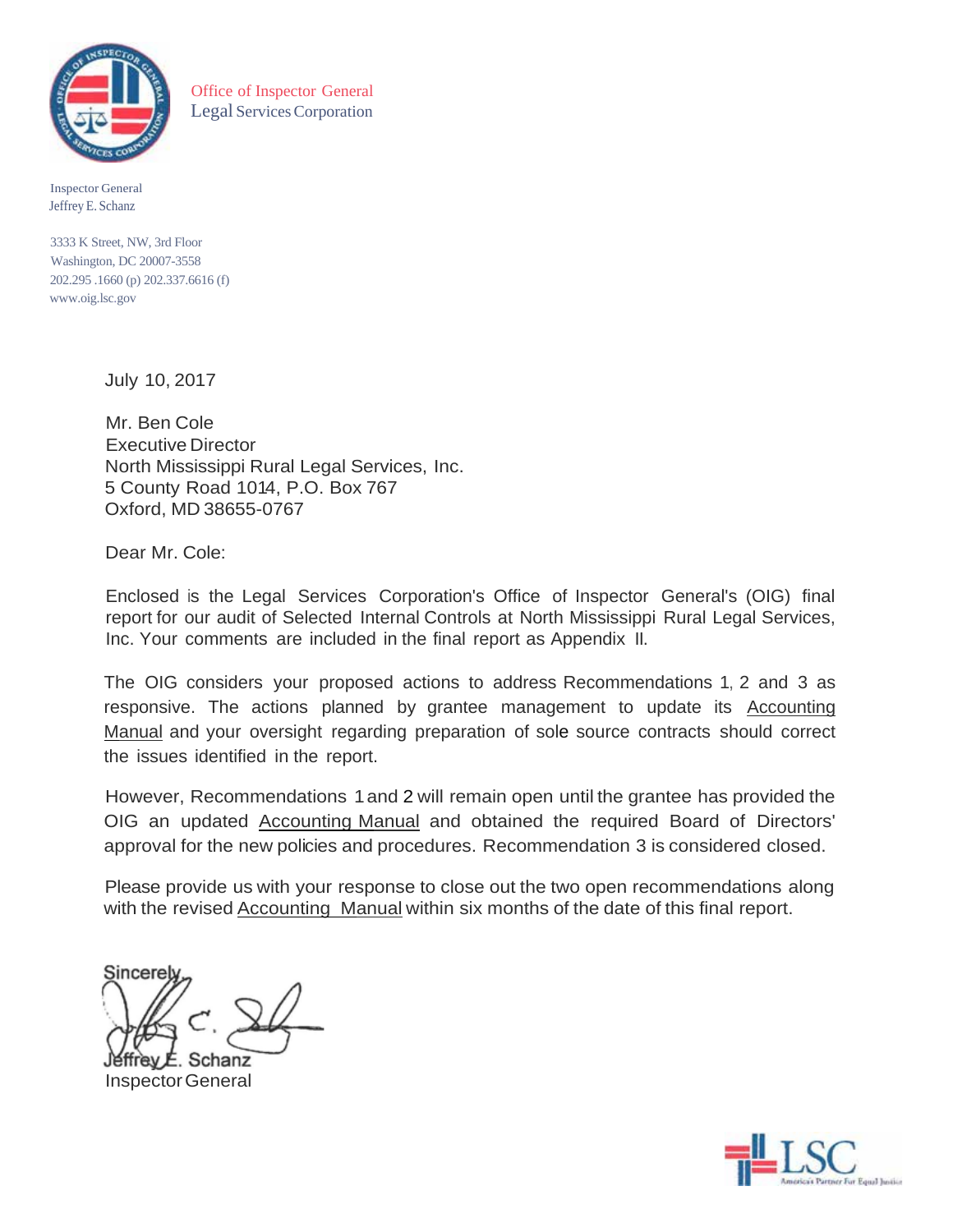#### **Enclosure**

cc: Legal Services Corporation Jim Sandman, President

> Lynn Jennings, Vice President For Grants Management

North Mississippi Rural Legal Services, Inc. Hon. Willie James Perkins, Sr. Board Chairperson

Sent by E-mail to Board of Directors Hon. J. Lane Greenlee Ms. Mattie Tucker Hon. Derrick T. Simmons Ms. Marry Hastings Hon. Solomon Curtis Osborne Mr. Robert Mayes Hon. Nebra Porter Ms. Katherine Weatherby Hon. Kristian McCRay Hon.Gwendolyn Baptist-Rucker Hon. Charles M. Merkel Hon. I. Richard Gershon Hon. Karen Peairs Mr. Robert Jamison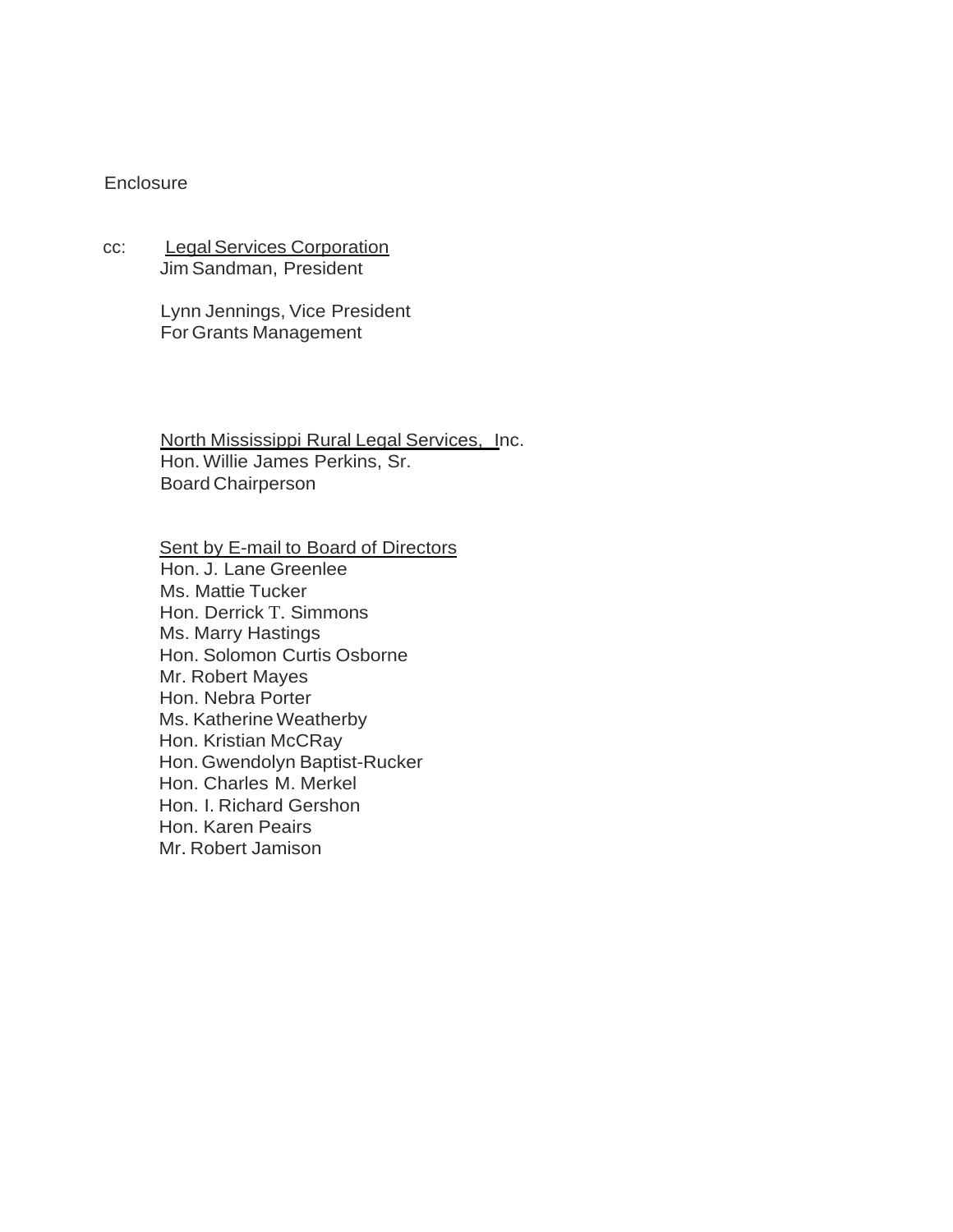# LEGAL SERVICES CORPORATION OFFICE OF INSPECTOR GENERAL

# FINAL REPORT ON SELECTED INTERNAL **CONTROLS**

# NORTH MISSISSIPPI RURAL LEGAL SERVICES, INC RNO 625040

Report No. AU 17-08

July 2017

[www.oig.lsc.gov](http://www.oig.lsc.gov/)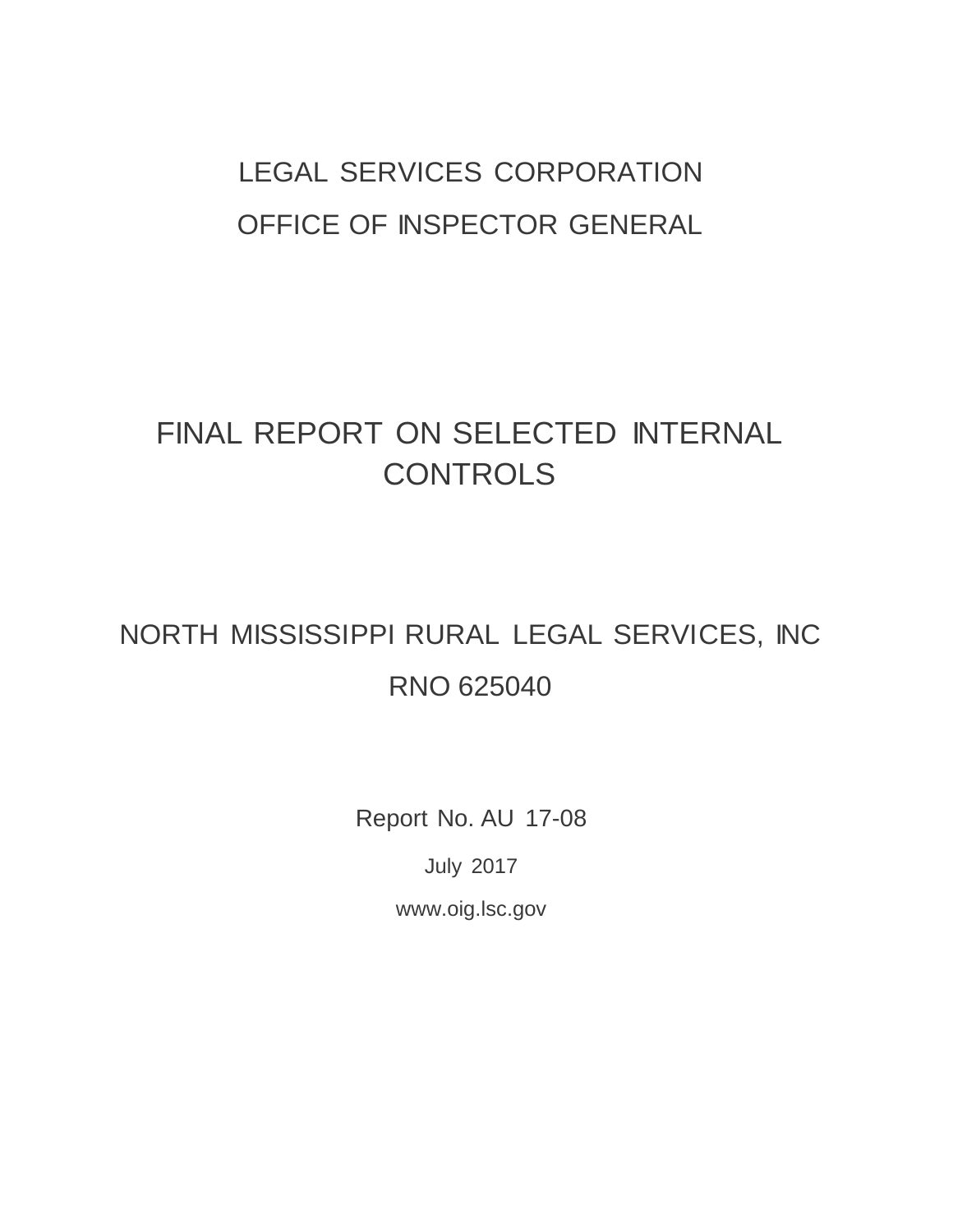# TABLE OF CONTENTS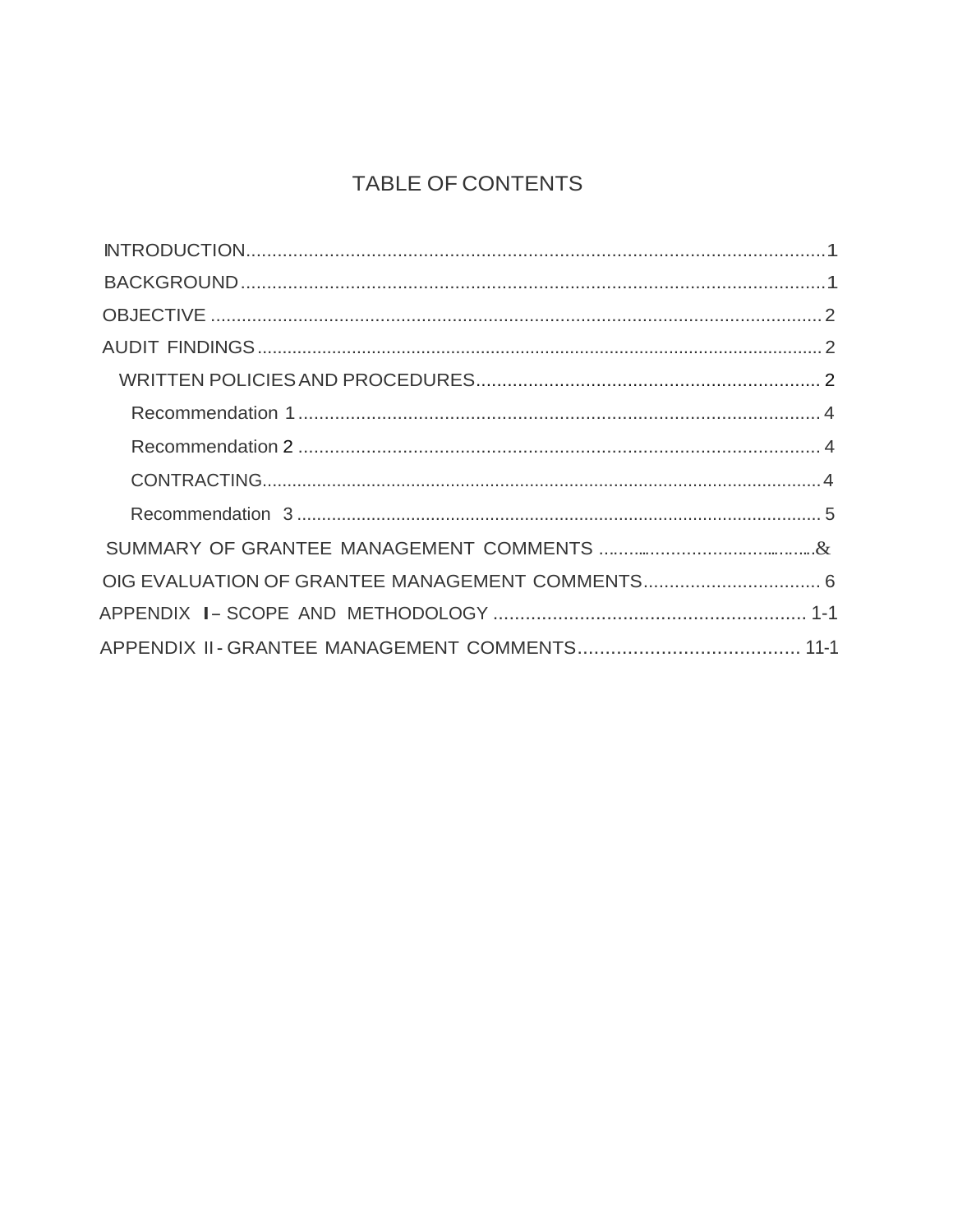## **INTRODUCTION**

<span id="page-4-0"></span>The Legal Services Corporation (LSC) Office of Inspector General (OIG) assessed the adequacy of selected internal controls in place at North Mississippi Rural Legal Services, Inc (NMRLS or grantee) related to specific grantee operations and oversight. Audit work was conducted at the grantee's administrative office in Oxford, MS and at LSC headquarters in Washington, DC.

In accordance with the Accounting Guide for LSC Recipients (201O Edition) (Accounting Guide), Chapter 3, an LSC grantee "...is required to establish and maintain adequate accounting records and internal control procedures." The Accounting Guide defines internal control as follows:

[T]he process put in place, managed and maintained by the recipients' board of directors and management, which is designed to provide reasonable assurance of achieving the following objectives:

- 1. safeguarding of assets against unauthorized use or disposition;
- 2. reliability of financial information and reporting; and
- 3. compliance with regulations and laws that have a direct and material effect on the program.

Chapter 3 of the Accounting Guide further provides that each grantee "must rely... upon its own system of internal accounting controls and procedures to address these concerns" such as preventing defalcations and meeting the complete financial information needs of itsmanagement.

## **BACKGROUND**

<span id="page-4-1"></span>North Mississippi Rural Legal Services, Inc (NMRLS) is a non-profit organization that provides free legal assistance in civil matters to persons in North Mississippi's 39-county area. NMRLS services consist of legal assistance and representation to the poor, elderly, and disabled needing help with matters such as family issues, taxes, bankruptcy, housing problems and elder care. NMRLS operates out of four branch offices located in Oxford (Administrative), West Point, Clarksdale and Greenville, Mississippi.

Audited financial statements for the year ended December 31, 2015 show the grantee received a total of \$2,479,710 in LSC and non-LSC funding. Approximately 70 percent or \$1,747,289 of the grantee's total support was provided by LSC.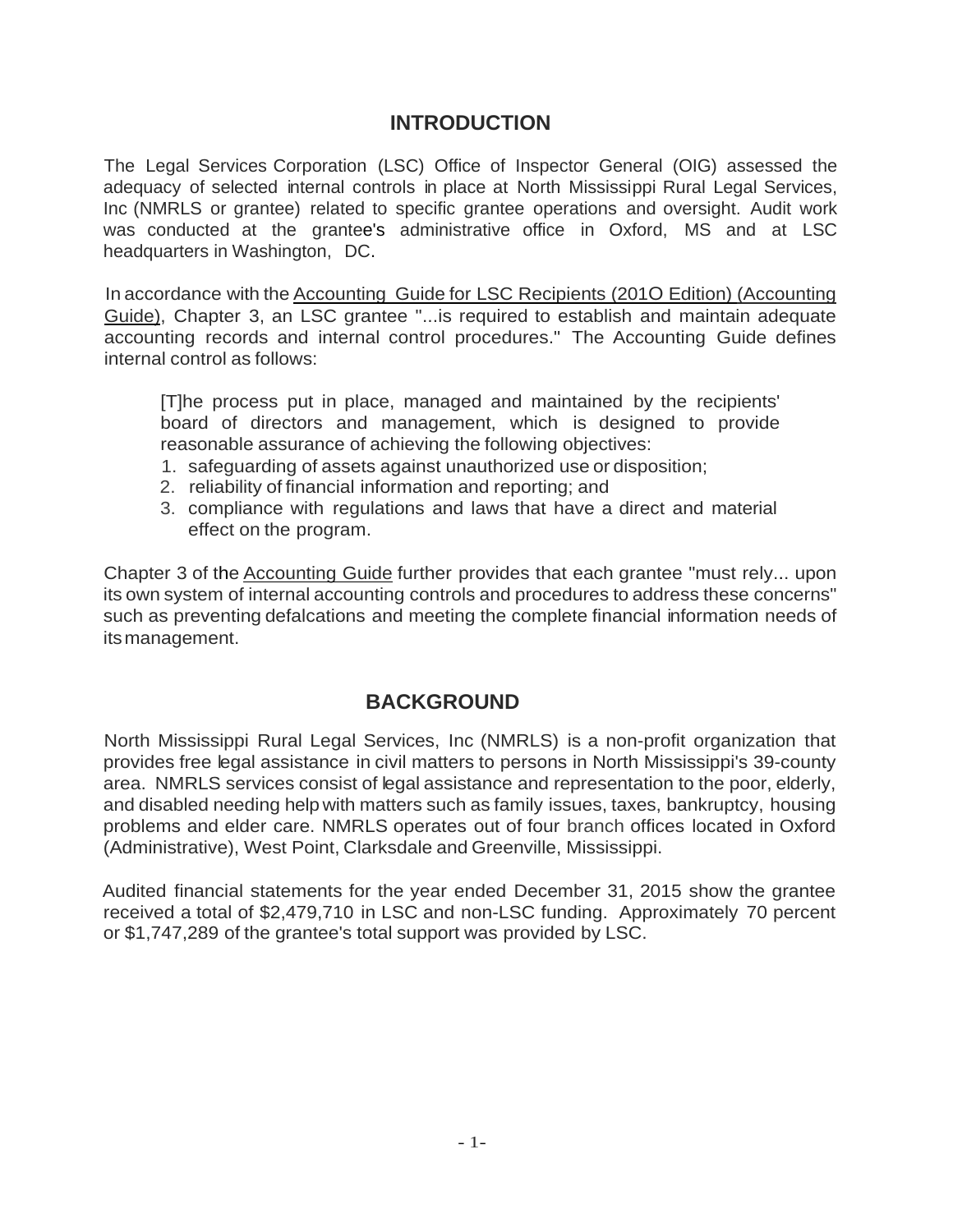## **OBJECTIVE**

<span id="page-5-0"></span>The overall objective was to assess the adequacy of selected internal controls in place at the grantee as the controls related to specific grantee operations and oversight, including program expenditures and fiscal accountability. Specifically, the audit evaluated select financial and administrative areas and tested related controls to ensure that costs were adequately supported and allowed under both the LSC Act and LSC regulations.

## **AUDIT FINDINGS**

<span id="page-5-1"></span>To accomplish the audit objective, the OIG reviewed and tested internal controls related to cash disbursements, credit cards, cost allocation, contracting, fixed assets, general ledger controls, derivative income, internal reporting and budgeting, and employee benefits and payroll. Many of the controls were adequately designed and properly implemented as they relate to specific grantee operations and oversight; however, some controls need to be strengthened and formalized in writing. Also, any revisions to the written policies contained in the updated accounting manual need to be adequately communicated to the staff. The OIG identified the following areas that need improvement.

## **WRITTEN POLICIES AND PROCEDURES**

Overall, the grantee's written policies and procedures in the areas of cash disbursements, credit cards, fixed assets, employee benefits, general ledger and financial controls and payroll properly described the controls and procedures followed by the grantee. The OIG determined that the practices appear adequate and in accordance with LSC *Fundamental Criteria.* However, the OIG believes the policies and procedures related to contracting, derivative income, cost allocation and budgeting need strengthening. The OIG's audit was based on the policies and procedures contained in the 2016 accounting manual. Nevertheless, we also reviewed the 2017 manual for those areas detailed above to determine whether there were any new policy updates. While the updated 2017 Accounting Manual contains some updated policies and procedures, the manual did not completely address the policy weaknesses identified by the OIG.

Section 3-4 of the Accounting Guide states each grantee must develop a written accounting manual that describes the specific procedures to be followed to comply with LSC's *Fundamental Criteria of an Accounting and Financial Reporting System (Fundamental Criteria).*

Without detailed written procedures, there could be a lack of transparency and consistency inthe application of the methodology. Written policies and procedures serve as a method to document the design of controls and communicate them to the staff.

For the policy weaknesses stated below, the grantee was generally unaware that more detail and consistency with LSC's Accounting Guide was needed.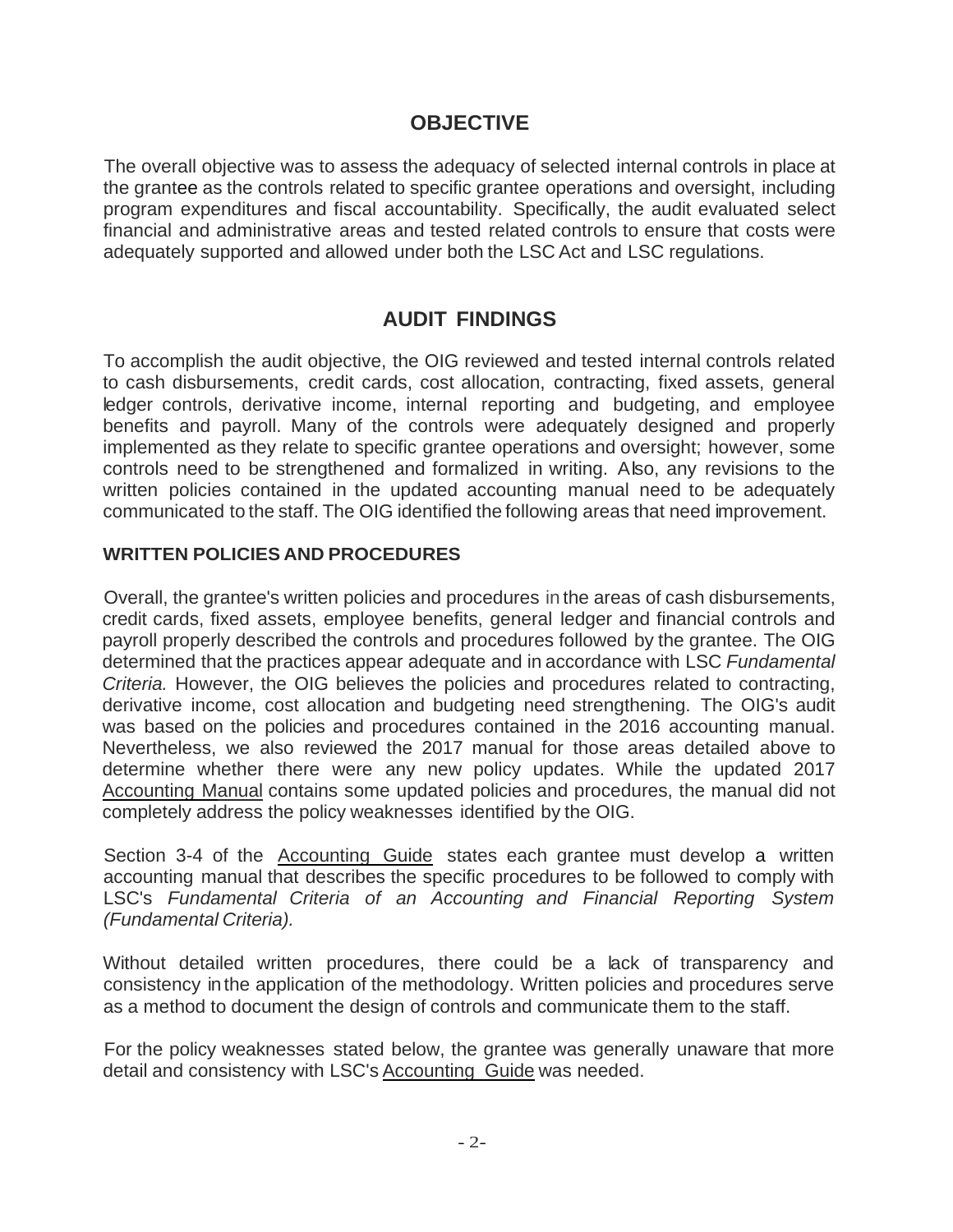## **Contracting Policy**

NMRLS' written policies and procedures relating to contracting need strengthening to be comparable to LSC's *Fundamental Criteria.* In general, the practices related to contracting appeared adequate, except that we noticed the grantee did not prepare sole source justification where required.

The grantee's Accounting Manual did not include policies and procedures relating to:

- sole source procurement;
- maintenance and filing of documentation;
- number of competitive bids required; and
- types of contracts.

The grantee's new 2017 Accounting Manual had updated policies and procedures for sole source procurements and maintenance of contract documentation which the OIG deemed adequate.

In addition, the grantee's Accounting Manual detailing the competitive bidding threshold differs from what is practiced by the grantee and needs to be updated. The grantee's Accounting Manual has set the limit for competitive bidding at \$5,000, however the Fiscal Manager stated that, in practice, the threshold triggering competition is \$2,500 which the OIG concludes was adequate. As such, the Accounting Manual needs to be updated.

## Derivative income Policy

The policies in NMRLS's Accounting Manual relating to derivative income were not comparable to the *Fundamental Criteria.* The accounting manual did not detail the types of derivative income such as interest income, court awarded attorney fees and rental income. The updated manual, approved by the Board on January 28, 2017, includes policies and procedures for court awarded fees, but still excludes the other types of derivative income. The grantee's methodology and practice on allocating derivative income appears reasonable, but they only received interest income during the period under audit, which they completely allocated to LSC.

## Cost Allocation

The cost allocation policy in the grantee's Accounting Manual did not match its current practice used in allocating indirect costs. The practice appears acceptable and in accordance with LSC's *Fundamental Criteria,* however, the written policy is missing the description detailing that in practice the allocation is performed twice a year, and that the Fiscal Manager establishes a budget for each grant detailing the indirect cost amount that can be charged to each grant. The policy also does not state the reasoning behind allocation of various indirect costs, such as the use of judgment calls or when the Fiscal Manager takes into consideration the fact that each grant has certain limits for indirect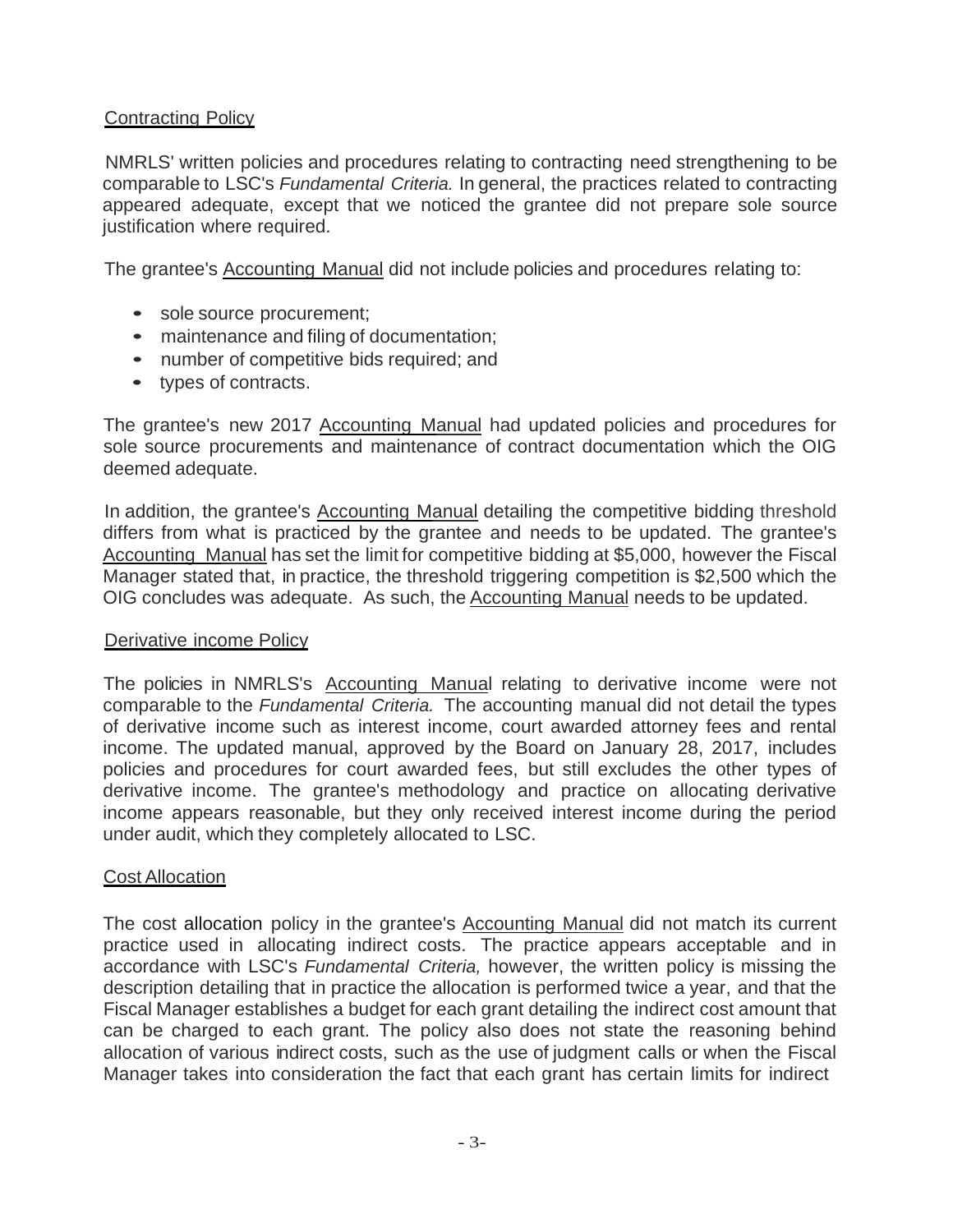costs based on factors such as Private Attorney Involvement cases closed or a matching dollar amount.

### Budgeting Policy

Budgeting policies and procedures in the grantee's Accounting Manual are too general, need to be more specific and are missing the following detailed elements:

- (1) budgetformulation procedures;
- (2) timing of the budget process;
- (3) budgeting responsibilities; and
- (4) budget approval process.

The grantee's budgeting practice in place is adequate and in accordance with the LSC *Fundamental Criteria.* In fact, grantee management submitted adequate budget policies and procedures as part of its LSC application submission, which are in accordance with LSC's *Fundamental Criteria,* however, the written policies need to be updated in the Accounting Manual.

**Recommendation 1:** The Executive Director should establish written policies and procedures in the grantee's Accounting Manual for:

- the recording of derivative income; and
- the budgeting process;

and update written policies incorporating grantee practices for:

- the cost allocation process; and
- contracting (as identified above).

The written policies should describe in sufficient detail all processes and controls currently used by the grantee and be in accordance with LSC's Accounting Guide and *Fundamental Criteria.*

**Recommendation 2:** The Executive Director should train staff on all revisions and additions to the written policies detailed in the updated accounting manual to ensure that all new policies are being followed and used in practice.

## **CONTRACTING**

## Lack of Sole Source Justifications

The OIG judgmentally selected fourteen contracts to test. Five of those contracts did not have the required sole source justifications. Of the nine remaining contracts, two were properly documented with evidence of competition or sole source justification and seven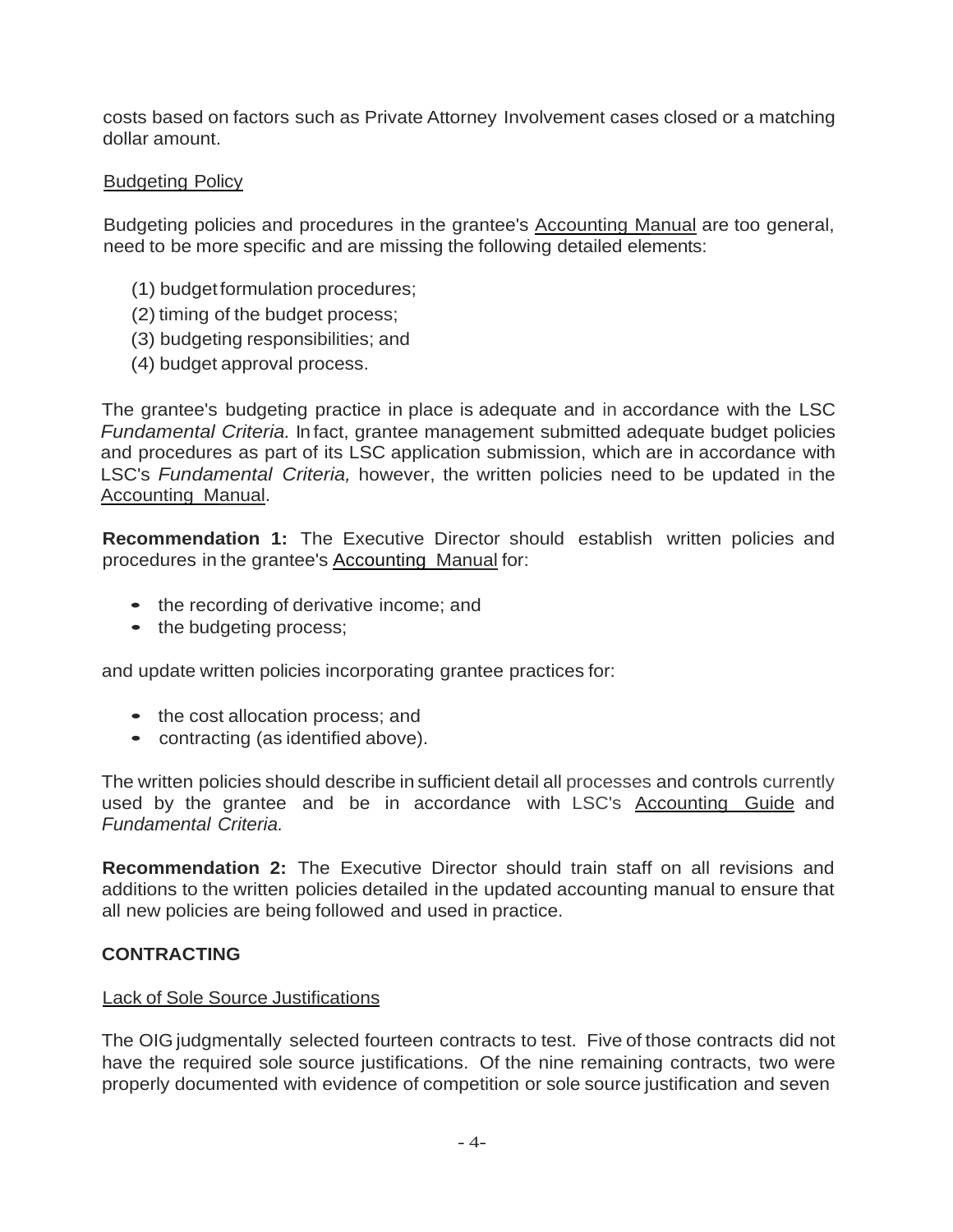were below the threshold requiring competitive bidding or sole source documentation. While the OIG was on site, the NMRLS Network Administrator and the NMRLS Executive Director prepared the sole source justifications for each of the five contracts. NMRLS management was unaware of the requirement that sole source justifications must be prepared and maintained in the contract file. The OIG reviewed the newly prepared sole source justifications and determined that they adequately supported those contracts.

Section 3-5.16, Contracting, of the Accounting Guide states the process used for each contract action should be fully documented and the documentation maintained in a central file. In addition, documents to support the competition should be retained in the contract file. Any deviation from the approved contracting process should be fully documented, approved and maintained in the contract file.

Contracting is a high-risk area with potential for abuse. Since all contracts are not the same, competition for large contracts helps ensure the best value for the grantee and proper documentation helps ensure that an approved contract has followed all established procedures.

**Recommendation** 3: The Executive Director should ensure that for every contract awarded as sole sourced, a sole source justification is prepared in accordance with the grantee's written policies and updated accounting manual. The justification is to be prepared before the contract is executed and maintained in the contract file.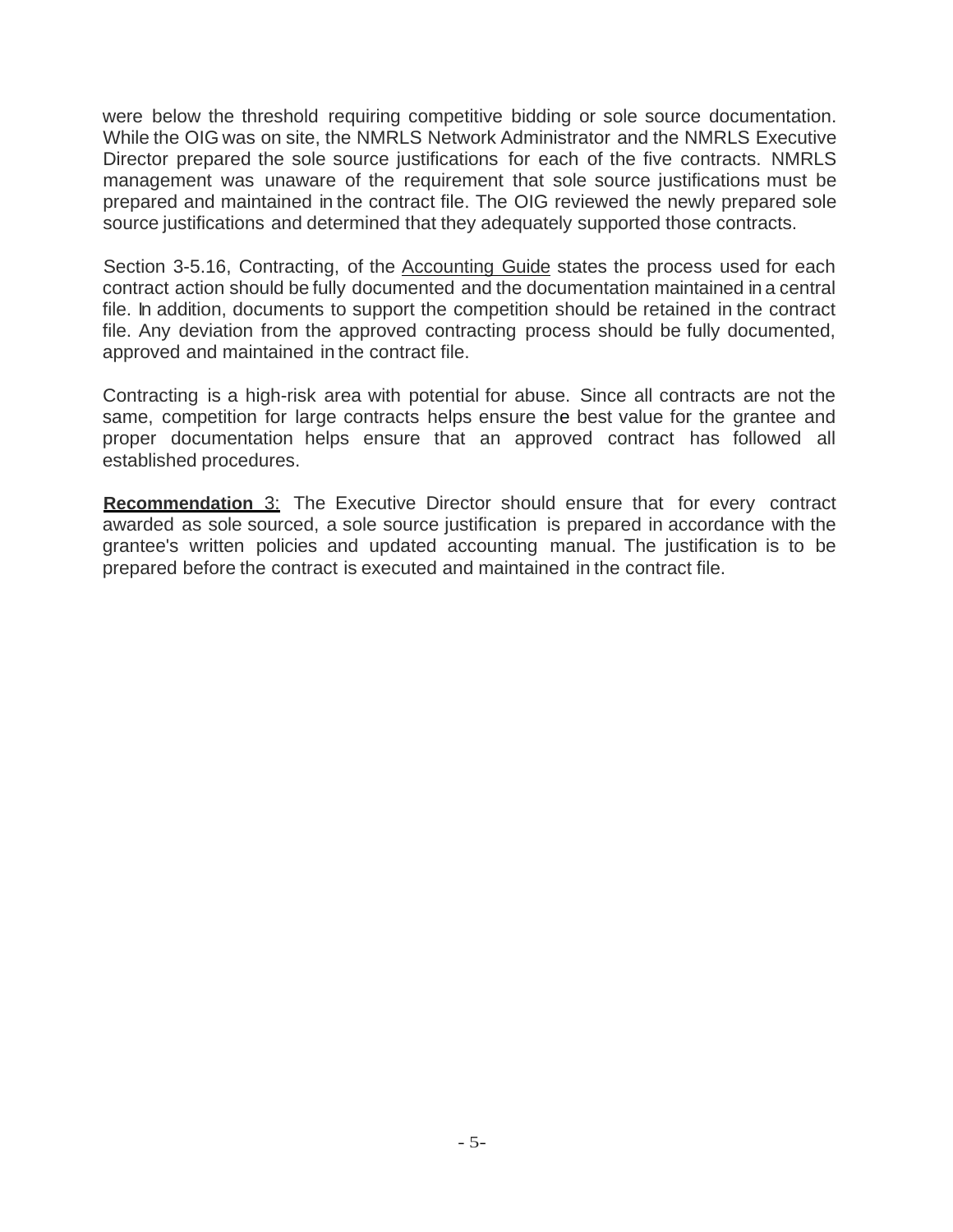## **SUMMARY OFGRANTEE MANAGEMENT COMMENTS**

Grantee management agreed with all the findings in the report and accepted all three recommendations. NMRLS agreed to update their Accounting Manual and train their staff on the revisions, updates and additions. In addition, the Executive Director will provide oversight for all sole source awarded contracts and ensure that all documentation will be maintained in a contract file by the acccouting department. Grantee management's formal comments can be found in Appendix II.

## **OIG EVALUATION OF GRANTEE MANGEMENT COMMENTS**

The OIG considers the proposed actions to address Recommendations 1, 2 and 3 as responsive. The actions planned by the grantee management to revise and update its Accounting Manual and oversight by the Executive Director regarding preparation of sole source justifications should correct the issues identified in the report.

However, Recommendations 1 and 2 will remain open until the grantee has provided the OIG an updated Accounting Manual and obtained the required Board of Directors' approval for the new policies and procedures. Recommendation 3 is considered closed.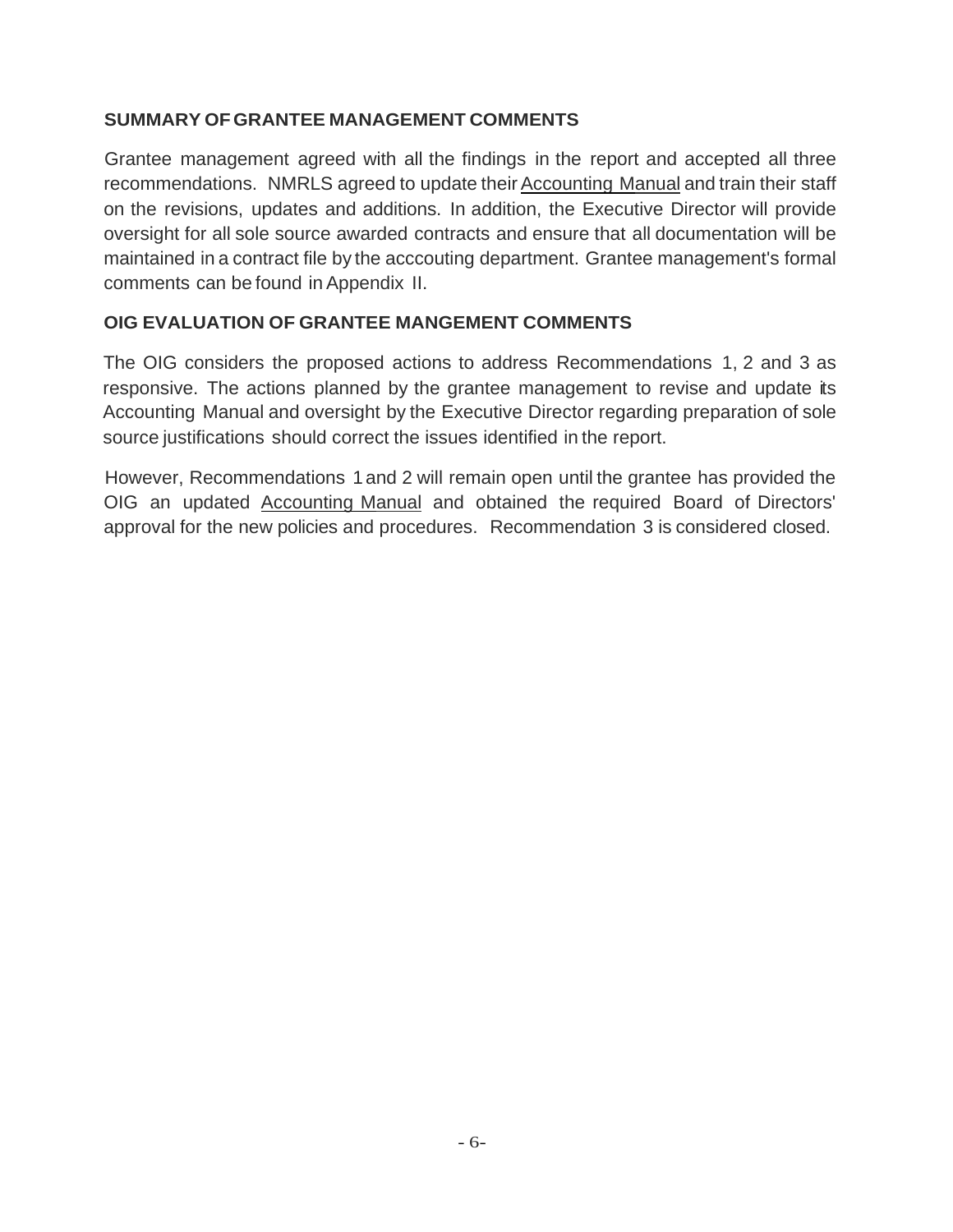## **SCOPE AND M ETHODOLOGY**

To accomplish the audit objective, the OIG identified, reviewed, evaluated and tested internal controls related to the following activities:

- Cash Disbursements:
- Credit Cards;
- Contracting;
- Cost Allocation;
- Derivative Income:
- General Ledger and Financial Controls;
- Internal Management Reporting and Budgeting;
- Property and Equipment;
- Employee Benefits; and
- Payroll.

To obtain an understanding of the internal controls over the areas reviewed; grantee policies and procedures were reviewed including manuals, guidelines, memoranda and directives, setting forth current grantee practices. Grantee officials were interviewed to obtain an understanding of the internal control framework. Management and staff were interviewed as to their knowledge and understanding of the processes in place. To review and evaluate internal controls, the grantee's internal control system and processes were compared to the guidelines in the *Fundamental Criteria* contained in the LSC Accounting Guide. This review was limited in scope and not sufficient for expressing an opinion on the entire system of grantee internal controls over financial operations.

The OIG assessed the reliability of computer generated data the grantee provided by reviewing available supporting documentation for the entries selected for review, conducting interviews and making physical observations to determine data consistency and reasonableness. We determined the data were sufficiently reliable for the purposes of this report.

To test for the appropriateness of expenditures and the existence of adequate supporting documentation, disbursements from a judgmentally selected sample of employee and vendor files were reviewed. The sample consisted of 65 disbursements totaling \$139,608 and 19 credit card disbursements totaling \$2,411. The 84 disbursements sampled totaling \$142,017 represents approximately 13 percent of the grantee's total expenses of \$1,104,526 other than for payroll during the period January 1, 2016 to December 31, 2016.

To evaluate and test internal controls over contracting, fixed assets, internal management reporting and budgeting, cost allocation, general ledger and financial controls, employee benefits and payroll, we interviewed appropriate program personnel, examined related policies and procedures and selected specific transactions to review for adequacy.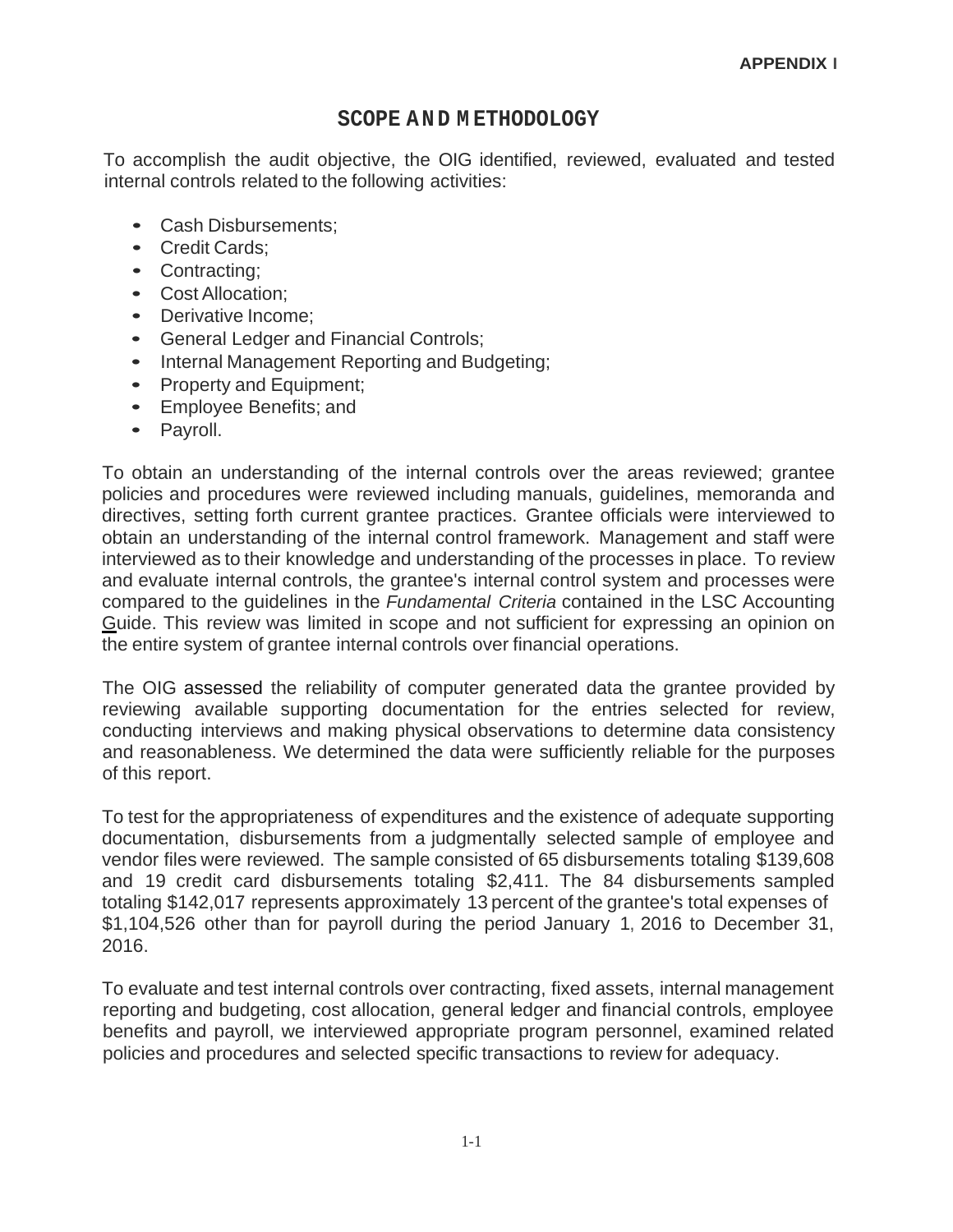Controls over derivative income were reviewed by examining current grantee practices and reviewing the written policies contained in the grantee's accounting manual, where applicable.

The on-site fieldwork was conducted from February 9 through February 17, 2017. Our work was conducted at the grantee's program administration office in Oxford, Mississippi and at LSC headquarters in Washington, DC. We reviewed documents pertaining primarily to the period January 1, 2015 through December 31, 2016.

This audit was conducted in accordance with generally accepted government auditing standards. Those standards require that the audit be planned and performed to obtain sufficient, appropriate evidence to provide a reasonable basis for the findings and conclusions based on the audit objectives. The OIG believes the evidence obtained provides a reasonable basis for the findings and conclusions based on the audit objectives.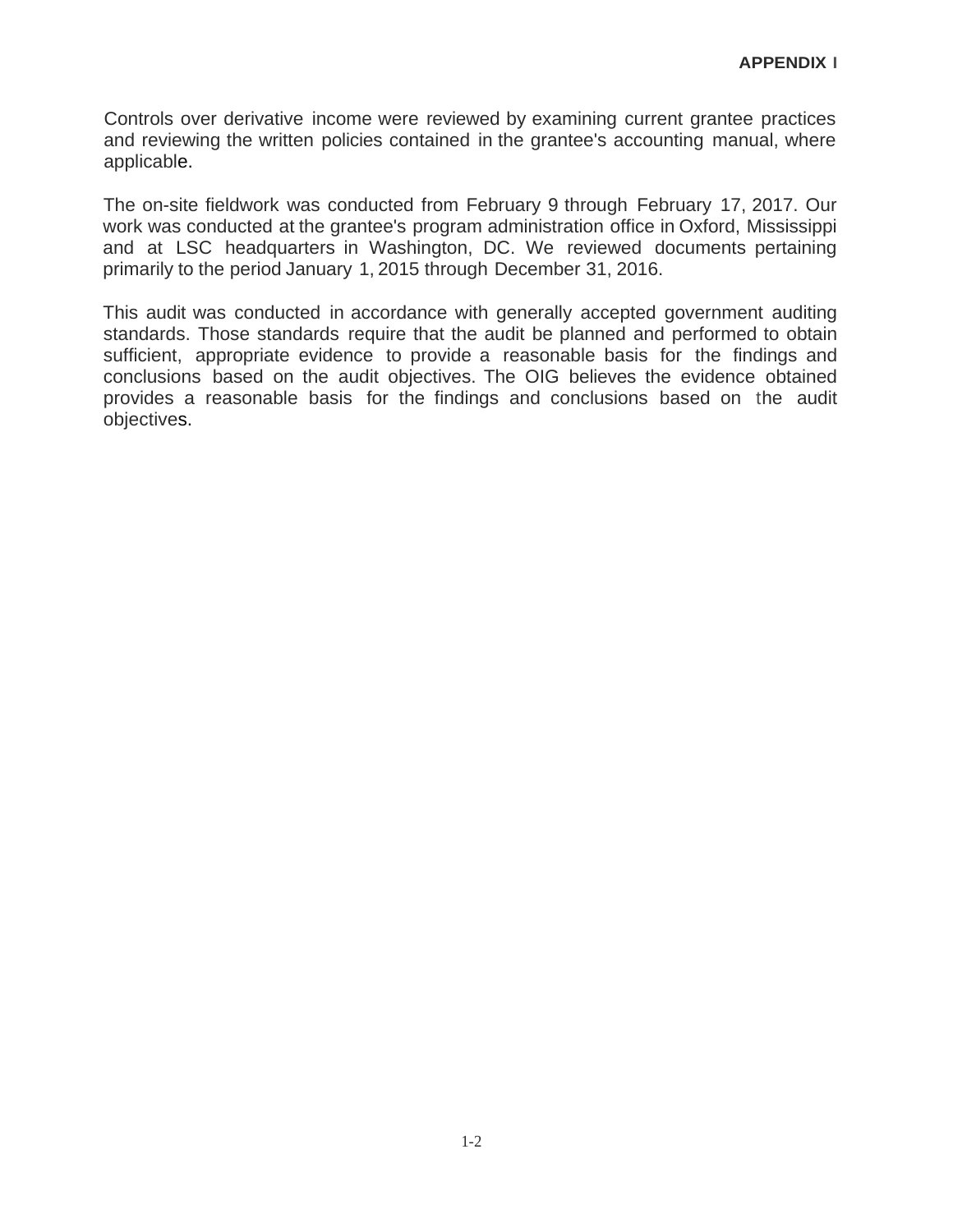#### NORTH MISSISSIPPI RURAL LEGAL SERVICES



Ben Thomas Cole, II EXECUTIVE DIRECTOR bcole@nmrls.com

*ADMINISTRATIVE OFFICE* 5County Road 1014 -P.O.Box 767 Oxford,Mississippi 38655 (662) 234-8731 Websites: *http://www.nmrls.com http://mslegalservices.org*

1-800-898-8731 1-800-498-1804 FAX: (662) 236-3263

Ruby White Director of Litigation *rwhite@nmrls.com*

June 30, 2017

Mr. John M. Seeba Assistant Inspector General for Audit Legal Services Corporation 3333 K Street,NW, 3n1Floor Washington, DC 20007

Dear Mr. Seeba:

We appreciate the opportunity to respond to the draft report on the results of the OIG audit of Selected Internal Controls at North Mississippi Rural Legal Services, Inc. (NMRLS). As noted in your letter and draft report dated May 4, 2017, many of NMRLS' internal controls were adequately designed and properly implemented asthey relate to specific grantee operations and oversight; however, some controls need to be strengthened and formalized in writing. The Executive Director and Fiscal Manager are working with the Audit/Finance Committee to develop revised written policies and procedures for submission to the Board of Directors for approval and implementation. NMRLS' goal is to ensure that it is operating incompliance with all LSC requirements. We have taken into consideration all of the recommendations provided in your draft audit report and are updating our Accounting Manual to reflect these recommendations. NMRLS' response to specific items noted in your report is hereinafter set out.

#### WRITTEN POLICIES AND PROCEDURES

#### Derivative Income Policy

The NMRLS Accounting Manual, revised January 28, 2017 (the audit review period was January 1 2016 - December 31, 2016), as noted in your report, contains a policy on interest income. However, a policy covering court awarded attorney fees and rental income is not included.

#### Corrective Action

The NMRLS Accounting Manual will be amended to include written policies and procedures on recording derivative income, including court awarded attorney fees and rental income.